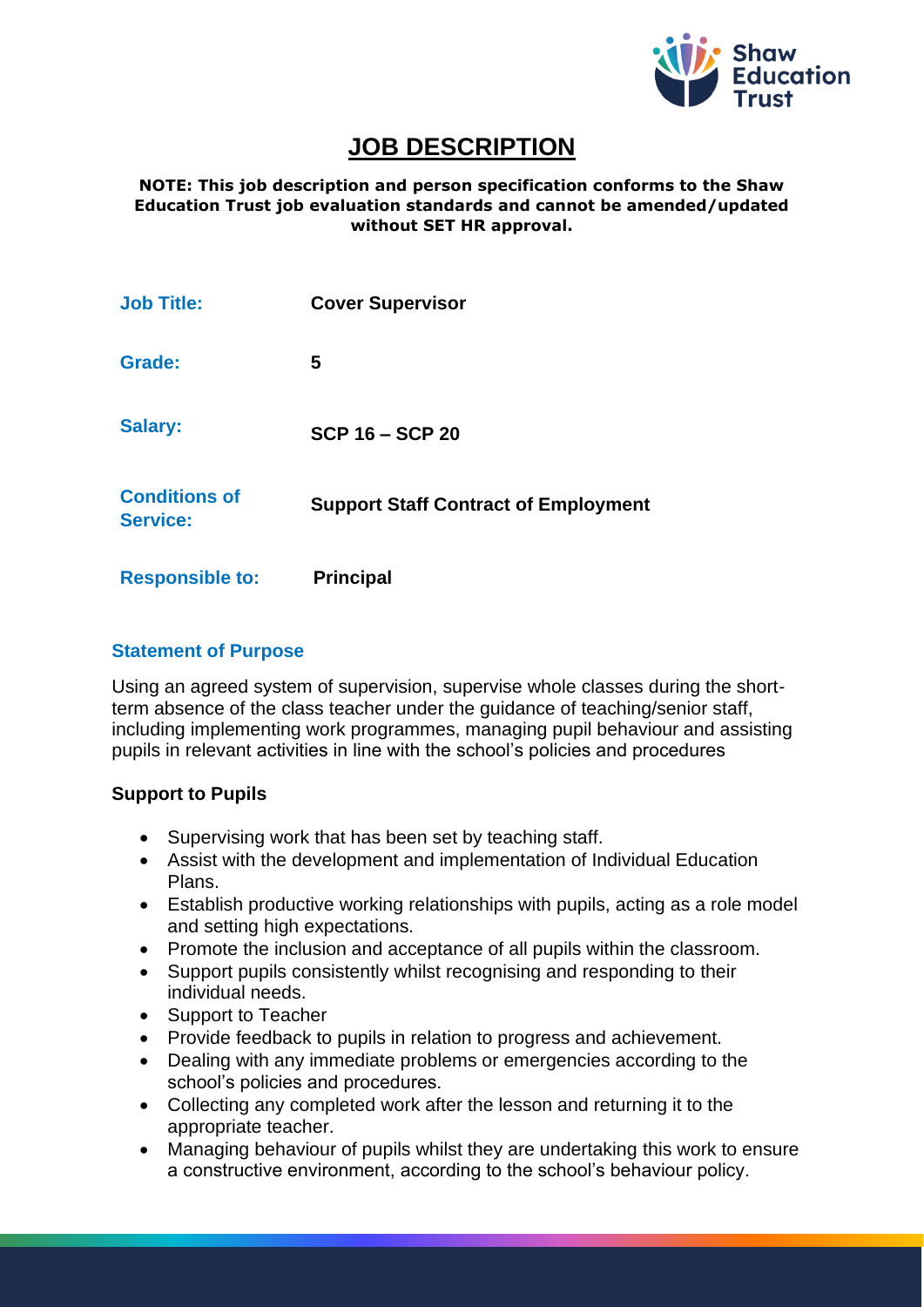

- Reporting back as appropriate using the school's agreed referral procedures on the behaviour of pupils during the class, and any issues arising.
- Completing tracking sheets and information on pupil attendance and rewards.
- Support to the Curriculum
- Support the use of ICT where appropriate.
- Make appropriate use of equipment and resources.

### **Safeguarding**

• Promote and safeguard the welfare of children and young persons you are responsible for or come into contact with.

### **People Management**

- To comply and engage with people management policies and processes
- Contribute to the overall ethos/work/aims of the school.
- Establish constructive relationships and communicate with other agencies/professionals.
- Attend and participate in regular meetings.
- Participate in training and other learning activities and performance development as required.
- Recognise own strengths, areas of expertise and use these to advise and support others.

### **Health and Safety**

• Ensure a work environment that protects people's health and safety and that promotes welfare, and which is in accordance with the Health and Safety policy.

**Support to School** (this list is not exhaustive and should reflect the ethos of the school)

- Promote and safeguard the welfare of children and young persons you are responsible for or come into contact with.
- Be aware of and comply with policies and procedures relating to child protection, health, safety, and security, confidentiality and data protection, reporting all concerns to an appropriate person.
- Be aware of, support and ensure equal opportunities for all.
- Contribute to the overall ethos/work/aims of the school.
- Appreciate and support the role of other professionals.
- Attend and participate in relevant meetings as required.
- Participate in training and other learning activities and performance development as required.
- Assist with pupil needs as appropriate during the school day.

#### *Note*

*The job holder will be expected to undertake any other duties which are not specifically listed but are within the remit, responsibility and accountability of the job.*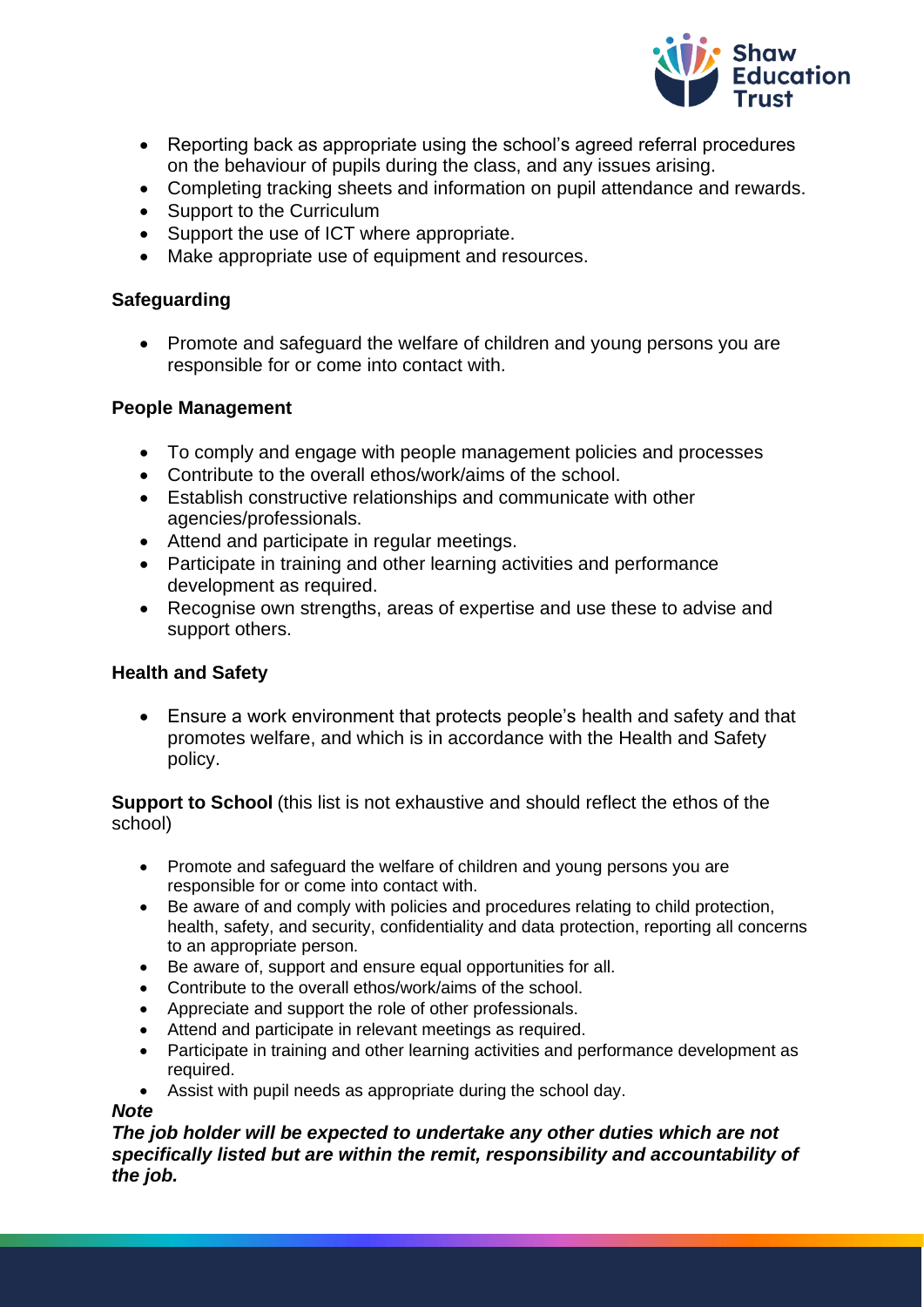

 $\mathbf{r}$ 

## **PERSON SPECIFICATION**

| Minimum<br>Criteria<br>for Two<br>Ticks <sup>*</sup> | Criteria                                                                                                                                                                                                                                                                                                                                                                                                                                                                                                                                                                                                                                                                                                                                                                                                                                                                           | <b>Measured</b><br>by<br>APP/I/ASS |
|------------------------------------------------------|------------------------------------------------------------------------------------------------------------------------------------------------------------------------------------------------------------------------------------------------------------------------------------------------------------------------------------------------------------------------------------------------------------------------------------------------------------------------------------------------------------------------------------------------------------------------------------------------------------------------------------------------------------------------------------------------------------------------------------------------------------------------------------------------------------------------------------------------------------------------------------|------------------------------------|
|                                                      | <b>Experience</b><br>Three years' experience of working to support<br>children's learning gained in a relevant/similar<br>environment.                                                                                                                                                                                                                                                                                                                                                                                                                                                                                                                                                                                                                                                                                                                                             |                                    |
|                                                      | <b>Qualifications/Training</b><br>Educated to GCSE Grade C in Mathematics and<br>English.<br>NVQ 3 for Teaching Assistant (or recognised<br>equivalent qualification).                                                                                                                                                                                                                                                                                                                                                                                                                                                                                                                                                                                                                                                                                                             |                                    |
|                                                      | <b>Knowledge/Skills</b><br>Full working knowledge of relevant policies/codes of<br>practice.<br>An understanding of curriculum matters and able to<br>contribute effectively to curriculum development,<br>planning, evaluation and implementation.<br>In depth understanding of areas of learning, e.g.<br>literacy, numeracy, science, SEN.<br>Understanding of principles of child development and<br>learning processes.<br>Ability to plan effective actions for pupils at risk of<br>underachieving.<br>Effective use of ICT to support learning.<br>Use of other equipment technology - video,<br>photocopier. Well-developed interpersonal skills to be<br>able to relate well to a wide range of people.<br>Work constructively and collaboratively as part of a<br>team whilst being able to demonstrate initiative.<br>Excellent oral and written communication skills. |                                    |
|                                                      | <b>Behavioural Attributes</b><br>Customer focused.<br>Has a professional and respectful approach, which<br>demonstrates support and shows mutual respect.<br>Can demonstrate active listening skills.<br>Takes responsibility and accountability.<br>Committed to the needs of the pupils, parents and<br>other stakeholders.<br>Demonstrates a positive attitude including suggesting<br>solutions, participating, trusting and encouraging<br>others and achieving expectations.                                                                                                                                                                                                                                                                                                                                                                                                 |                                    |